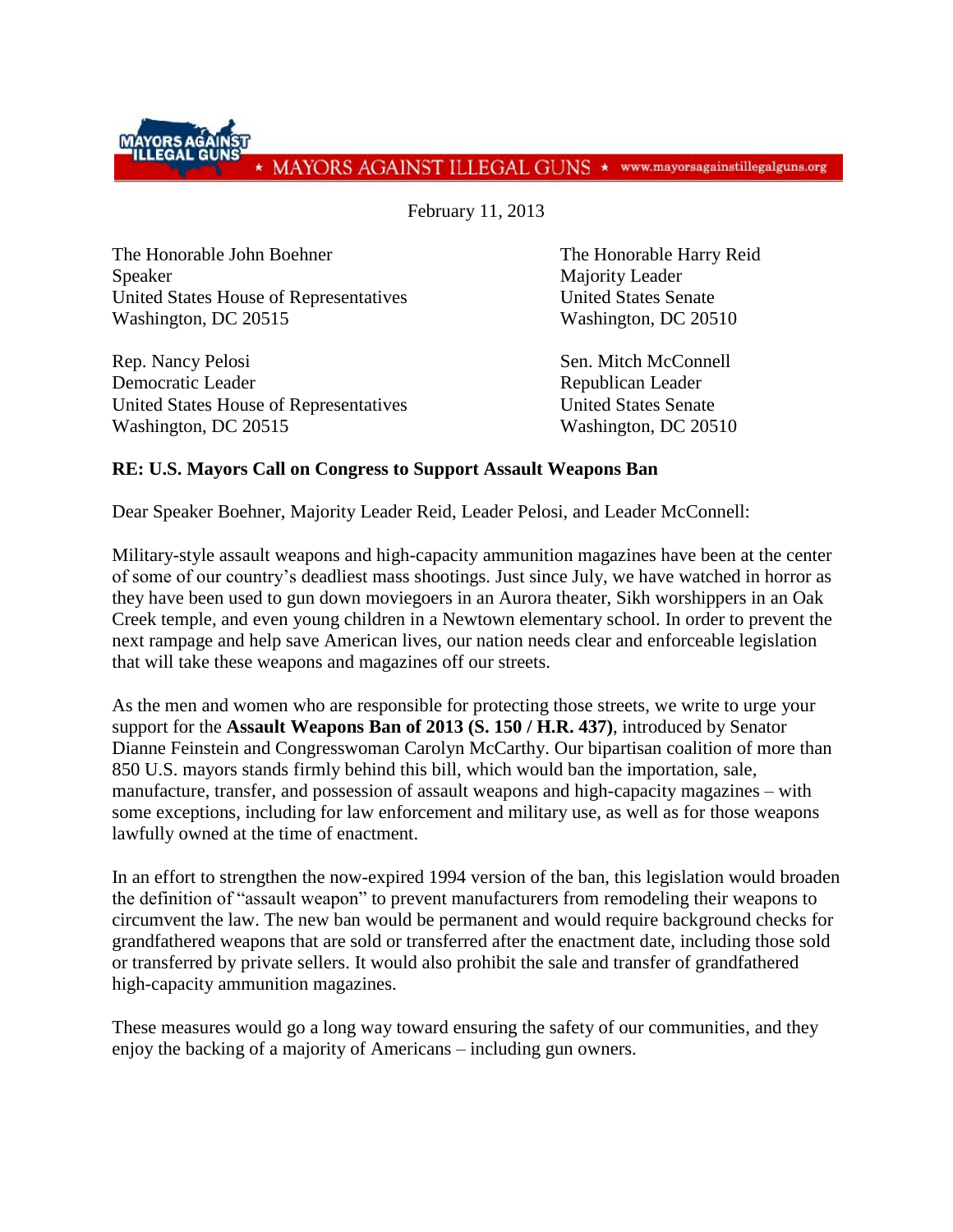While military-style assault weapons and high-capacity magazines often play a prominent role in mass shootings, they are also a common threat in everyday incidents of gun violence that don't always make national headlines. According to the Department of Justice, high-capacity magazines are used in 14 to 26 percent of all gun crimes and in 31 to 41 percent of fatal police shootings. As Oklahoma City Police Chief Bill Citty said in January 2011 after one of his officers was fatally ambushed by a teenager with a semiautomatic AR-15: "There are just more and more assault rifles out there, and it is becoming a bigger threat to law enforcement each day. They are outgunned."

It's no wonder law enforcement groups across the country support a ban on these military-style weapons and high-capacity magazines, including the International Association of Chiefs of Police (IACP), the Major Cities Chiefs Association (MCC), and the Police Executive Research Forum (PERF).

We hope you will stand up for our communities, our law enforcement officials, and our children by supporting this common-sense proposal to curb gun violence. Far too many Americans are being killed with deadly assault weapons – it's up to you to act.

Sincerely,

Feman M. Menino

Coalition Co-Chair Coalition Co-Chair

Michael R Klondie

Thomas M. Menino Michael R. Bloomberg Mayor of Boston Mayor of New York City

## **Signed by Members of Mayors Against Illegal Guns:**

Mayor Samuel L. Jones, Mobile, Alabama Mayor Satish I. Hiremath, Oro Valley, Arizona Mayor Scott LeMarr, Paradise Valley, Arizona Mayor Greg Stanton, Phoenix, Arizona Mayor Jennifer Eckstrom, South Tucson, Arizona Mayor Bill Rappaport, Star Valley, Arizona Mayor Mark W. Mitchell, Tempe, Arizona Mayor Jonathan Rothschild, Tucson, Arizona Mayor Larry S. Bryant, Forrest City, Arkansas Mayor Arnell Willis, Helena, Arkansas Mayor Lawrence Owens, Hughes, Arkansas Mayor McKinzie Riley, Wrightsville, Arkansas Mayor Marie L. Gilmore, Alameda, California Mayor Wade Harper, Antioch, California Mayor Elizabeth Patterson, Benicia, California Mayor Tom Bates, Berkeley, California Mayor Cheryl Cox, Chula Vista, California Mayor Eugene Montanez, Corona, California

Mayor Diane Furst, Corte Madera, California Mayor Joseph Krosova, Davis, California Mayor Jennifer West, Emeryville, California Mayor Teresa Arballo Barth, Encinitas, California Mayor John Reed, Fairfax, California Mayor Bill Harrison, Fremont, California Mayor Maria Orozco, Gonzales, California Mayor Connie Boardman, Huntington Beach, California Mayor James T. Butts, Jr., Inglewood, California Mayor Dan Hillmer, Larkspur, California Mayor Bob Foster, Long Beach, California Mayor Antonio Villaraigosa, Los Angeles, California Mayor Lou La Monte, Malibu, California Mayor Rob Schroder, Martinez, California Mayor Mary Ann Lutz, Monrovia, California Mayor Paul Eaton, Montclair, California Mayor R. Michael Kasperzak, Jr., Mountain View, California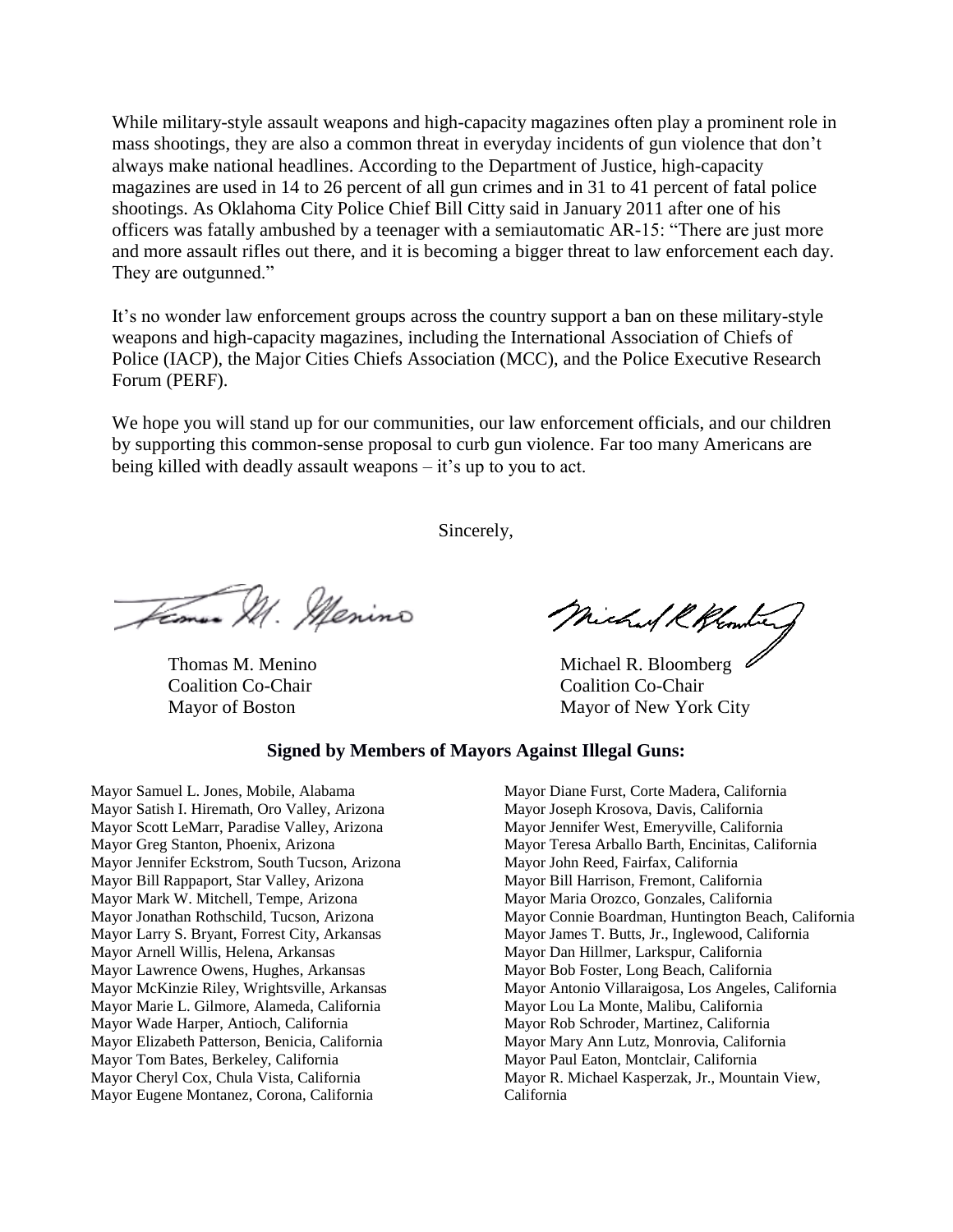Mayor Alan L. Nagy, Newark, California Mayor Pat Eklund, Novato, California Mayor Jean Quan, Oakland, California Mayor Amy R. Worth, Orinda, California Mayor Stephen P. Pougnet, Palm Springs, California Mayor Bill Bogaard, Pasadena, California Mayor Luis I. Molina, Patterson, California Mayor David Glass, Petaluma, California Mayor L. Dennis Michael, Rancho Cucamonga, California Mayor Pete Aguilar, Redlands, California Mayor Gayle McLaughlin, Richmond, California Mayor Kevin Johnson, Sacramento, California Mayor Kay Coleman, San Anselmo, California Mayor Patrick J. Morris, San Bernardino, California Mayor Edwin M. Lee, San Francisco, California Mayor Chuck Reed, San Jose, California Mayor Stephen H. Cassidy, San Leandro, California Mayor Jan Marx, San Luis Obispo, California Mayor Gary O. Phillips, San Rafael, California Mayor Miguel Pulido, Santa Ana, California Mayor Helene Schneider, Santa Barbara, California Mayor Don Lane, Santa Cruz, California Mayor Jill Hunter, Saratoga, California Mayor Larry Forester, Signal Hill, California Mayor Emmet O'Donnel, Tiburon, California Mayor Osby Davis, Vallejo, California Mayor Jeffrey Prang, West Hollywood, California Mayor Christopher Cabaldon, West Sacramento, California Mayor Matthew Appelbaum, Boulder, Colorado Mayor Michael B. Hancock, Denver, Colorado Mayor Randy P. Penn, Englewood, Colorado Mayor Marjorie Sloan, Golden, Colorado Mayor Carolyn Cutler, Lafayette, Colorado Mayor Bob Murphy, Lakewood, Colorado Mayor Robert Muckle, Louisville, Colorado Mayor Marc A. Snyder, Manitou Springs, Colorado Mayor Joe Gierlach, Nederland, Colorado Mayor Joyce Downing, Northglenn, Colorado Mayor Don Stephens, Salida, Colorado Mayor Andrew Muckle, Superior, Colorado Mayor Stuart Fraser, Telluride, Colorado Mayor Adam Salina, Berlin, Connecticut Mayor Bill Finch, Bridgeport, Connecticut Mayor Mark Boughton, Danbury, Connecticut Mayor Scott D. Jackson, Hamden, Connecticut Mayor Pedro E. Segarra, Hartford, Connecticut Mayor Daniel Drew, Middletown, Connecticut Mayor John DeStefano, New Haven, Connecticut Mayor Daryl Justin Finizio, New London, Connecticut Mayor Patricia A. Murphy, New Milford, Connecticut Mayor Richard A. Moccia, Norwalk, Connecticut Mayor Michael A. Pavia, Stamford, Connecticut Mayor Ryan Bingham, Torrington, Connecticut Mayor Neil M. O'Leary, Waterbury, Connecticut Mayor Scott Slifka, West Hartford, Connecticut Mayor John M. Picard, West Haven, Connecticut

Mayor Michael J. Smith, Blades, Delaware Mayor John P. Buchheit, III, Delaware City, Delaware Mayor Diane C. Hanson, Dewey Beach, Delaware Mayor James L. Ford, III, Lewes, Delaware Mayor Kenneth Branner, Middletown, Delaware Mayor Dennis P. Williams, Wilmington, Delaware Mayor Susan Gottlieb, Aventura, Florida Mayor Jean Rosenfield, Bal Harbour, Florida Mayor Noah S. Jacobs, Biscayne Park, Florida Mayor Woodrow L. Hay, Boynton Beach, Florida Mayor Kristin Jacobs, Broward County, Florida Mayor Marilyn Gerber, Coconut Creek, Florida Mayor James C. Cason, Coral Gables, Florida Mayor Judy Paul, Davie, Florida Mayor Peggy Noland, Deerfield Beach, Florida Mayor Bruce B. Mount, Eatonville, Florida Mayor Craig Lowe, Gainesville, Florida Mayor Glenn Singer, Golden Beach, Florida Mayor Charles Sanders, Greenwood, Florida Mayor Joy Cooper, Hallandale Beach, Florida Mayor Peter J. M. Bober, Hollywood, Florida Mayor Kenneth M. Schultz, Hypoluxo, Florida Mayor Gow B. Fields, Lakeland, Florida Mayor Patricia Gerard, Largo, Florida Mayor Barrington Russell, Lauderdale Lakes, Florida Mayor Richard J. Kaplan, Lauderhill, Florida Mayor Howard A. Schieferdecker, Maitland, Florida Mayor Tomas Regalado, Miami, Florida Mayor Matti H. Bower, Miami Beach, Florida Mayor Lori C. Moseley, Miramar, Florida Mayor Connie Leon Kreps, North Bay Village, Florida Mayor John Brady, North Lauderdale, Florida Mayor Andre Pierre, North Miami, Florida Mayor Myra L. Taylor, Opa-Locka, Florida Mayor Buddy Dyer, Orlando, Florida Mayor Dominic Persampiere, Oviedo, Florida Mayor James P. Sasser, Pahokee, Florida Mayor Frank C. Ortis, Pembroke Pines, Florida Mayor Cindy Lerner, Pinecrest, Florida Mayor Diane Veltri Bendekovic, Plantation, Florida Mayor Thomas A. Masters, Riviera Beach, Florida Mayor Norman S. Edelcup, Sunny Isles Beach, Florida Mayor Michael J. Ryan, Sunrise, Florida Mayor Daniel Dietch, Surfside, Florida Mayor John Marks, III, Tallahassee, Florida Mayor Beth Talabisco, Tamarac, Florida Mayor Jeri Muoio, West Palm Beach, Florida Mayor Eric Jones, West Park, Florida Mayor Daniel J. Stermer, Weston, Florida Mayor Gary Resnick, Wilton Manors, Florida Mayor Kasim Reed, Atlanta, Georgia Mayor Deke Copehauer, Augusta, Georgia Mayor Donna Pittman, Doraville, Georgia Mayor Earnestine D. Pittman, East Point, Georgia Mayor James Thomas, Jr., Hinesville, Georgia Mayor Robert A. B. Reichert, Macon, Georgia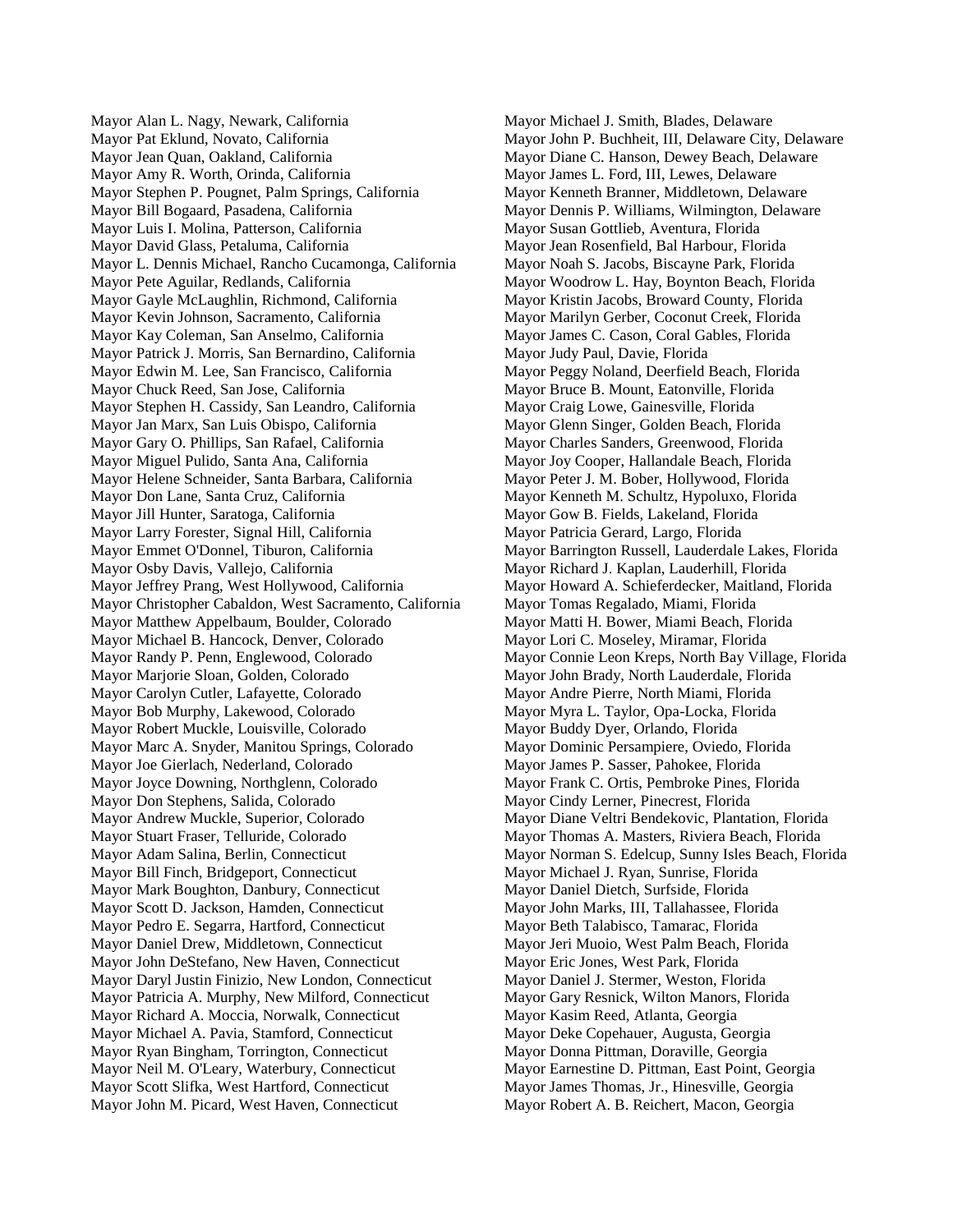Mayor June D. Bradfield, McRae, Georgia Mayor Jim Still, Jr., Mountain Park, Georgia Mayor Kathie deNobriga, Pine Lake, Georgia Mayor Jere Wood, Roswell, Georgia Mayor Patricia Wheeler, Stone Mountain, Georgia Mayor Ralph Moore, Union City, Georgia Mayor William P. Kenoi, Hilo, Hawaii Mayor Bernard P. Carvalho, Jr., Kauai, Hawaii Mayor Larry Hartwig, Addison, Illinois Mayor Arlene J. Mulder, Arlington Heights, Illinois Mayor Joel Fritzler, Carbondale, Illinois Mayor Rahm Emanuel, Chicago, Illinois Mayor Harriet Rosenthal, Deerfield, Illinois Mayor Kris Povlsen, DeKalb, Illinois Mayor Teresa Kernc, Diamond, Illinois Mayor Thomas A. Brown, East Hazel Crest, Illinois Mayor Alvin L. Parks, Jr., East St. Louis, Illinois Mayor David L. Anderson, Elburn, Illinois Mayor David J. Kaptain, Elgin, Illinois Mayor Elizabeth Tisdahl, Evanston, Illinois Mayor James J. Sexton, Evergreen Park, Illinois Mayor Michael Howley, Hickory Hills, Illinois Mayor Joseph T. Tamburino, Hillside, Illinois Mayor Gerald C. Turry, Lincolnwood, Illinois Mayor Joseph J. Broda, Lisle, Illinois Mayor Eugene Williams, Lynwood, Illinois Mayor Henderson Yarbrough, Sr., Maywood, Illinois Mayor Christopher Koos, Normal, Illinois Mayor Leon Rockingham, Jr., North Chicago, Illinois Mayor Kyle R. Hastings, Orland Hills, Illinois Mayor Robert S. Straz, Palos Heights, Illinois Mayor Gerald R. Bennett, Palos Hills, Illinois Mayor Greg Marston, Pingree Grove, Illinois Mayor Lawrence J. Morrissey, Rockford, Illinois Mayor George Van Dusen, Skokie, Illinois Mayor Don A. DeGraff, South Holland, Illinois Mayor Beniamino Mazzulla, Stone Park, Illinois Mayor Laurel Prussing, Urbana, Illinois Mayor Robert Sabonjian, Waukegan, Illinois Mayor Sam D. Pulia, Westchester, Illinois Mayor Richard Hickman, Angola, Indiana Mayor Mark Kruzan, Bloomington, Indiana Mayor Tom C. Henry, Fort Wayne, Indiana Mayor Karen Freeman-Wilson, Gary, Indiana Mayor Dennis Tyler, Muncie, Indiana Mayor Peter Buttigieg, South Bend, Indiana Mayor William E. Gluba, Davenport, Iowa Mayor T. M. Franklin Cownie, Des Moines, Iowa Mayor Ray D. Buol, Dubuque, Iowa Mayor Matt Hayek, Iowa City, Iowa Mayor Robert E. Scott, Sioux City, Iowa Mayor Buck Clark, Waterloo, Iowa Mayor Crosby Gernon, Hiawatha, Kansas Mayor Carl Brewer, Wichita, Kansas Mayor Gene McMurry, Carrollton, Kentucky Mayor Greg Fischer, Louisville, Kentucky

Mayor Kip "Kip" Holden, Baton Rouge, Louisiana Mayor Mitchell J. Landrieu, New Orleans, Louisiana Mayor Rodney A. Grogan, Patterson, Louisiana Mayor Cedric B. Glover, Shreveport, Louisiana Mayor William R. Stokes, Augusta, Maine Mayor Charlotte M. Warren, Hallowell, Maine Mayor Michael Brennan, Portland, Maine Mayor Joshua J. Cohen, Annapolis, Maryland Mayor Stephanie Rawlings-Blake, Baltimore, Maryland Mayor Victoria Jackson-Stanley, Cambridge, Maryland Mayor Margo G. Bailey, Chestertown, Maryland Mayor Michael H. Callahan, Cheverly, Maryland Mayor Andrew M. Fellows, College Park, Maryland Mayor Brian K. Grim, Cumberland, Maryland Mayor Robert C. Willey, Easton, Maryland Mayor Sidney A. Katz, Gaithersburg, Maryland Mayor Peter Benjamin, Garrett Park, Maryland Mayor Dennis J. Scheessele, Indian Head, Maryland Mayor Craig A. Moe, Laurel, Maryland Mayor Phyllis Marcuccio, Rockville, Maryland Mayor James Ireton, Jr., Salisbury, Maryland Mayor Jeffrey Slavin, Somerset, Maryland Mayor Bruce R. Williams, Takoma Park, Maryland Mayor Thatcher W. Kezer, III, Amesbury, Massachusetts Mayor Kevin J. Dumas, Attleboro, Massachusetts Mayor William F. Scanlon, Jr., Beverly, Massachusetts Mayor Thomas Menino, Boston, Massachusetts Mayor Joseph C. Sullivan, Braintree, Massachusetts Mayor Linda M. Balzotti, Brockton, Massachusetts Mayor Henrietta Davis, Cambridge, Massachusetts Mayor Carlo DeMaria, Jr., Everett, Massachusetts Mayor Lisa A. Wong, Fitchburg, Massachusetts Mayor Alex Morse, Holyoke, Massachusetts Mayor Patrick O. Murphy, Lowell, Massachusetts Mayor Gary Christenson, Malden, Massachusetts Mayor Michael J. McGlynn, Medford, Massachusetts Mayor Robert J. J. Dolan, Melrose, Massachusetts Mayor Jonathan F. Mitchell, New Bedford, Massachusetts Mayor Donna D. Holaday, Newburyport, Massachusetts Mayor Setti D. Warren, Newton, Massachusetts Mayor David J. Narkewicz, Northampton, Massachusetts Mayor Edward A. Bettencourt, Jr., Peabody, Massachusetts Mayor Thomas Koch, Quincy, Massachusetts Mayor Daniel Rizzo, Revere, Massachusetts Mayor Kimberley Driscoll, Salem, Massachusetts Mayor Joseph A. Curtatone, Somerville, Massachusetts Mayor Domenic Sarno, Springfield, Massachusetts Mayor Thomas Hoye, Taunton, Massachusetts Mayor Susan M. Kay, Weymouth, Massachusetts Mayor Scott Galvin, Woburn, Massachusetts Mayor John Hieftje, Ann Arbor, Michigan Mayor Phil O'Dwyer, Berkley, Michigan Mayor John B. O'Reilly, Jr., Dearborn, Michigan Mayor Dave Bing, Detroit, Michigan Mayor Diane Goddeeris, East Lansing, Michigan Mayor Dayne Walling, Flint, Michigan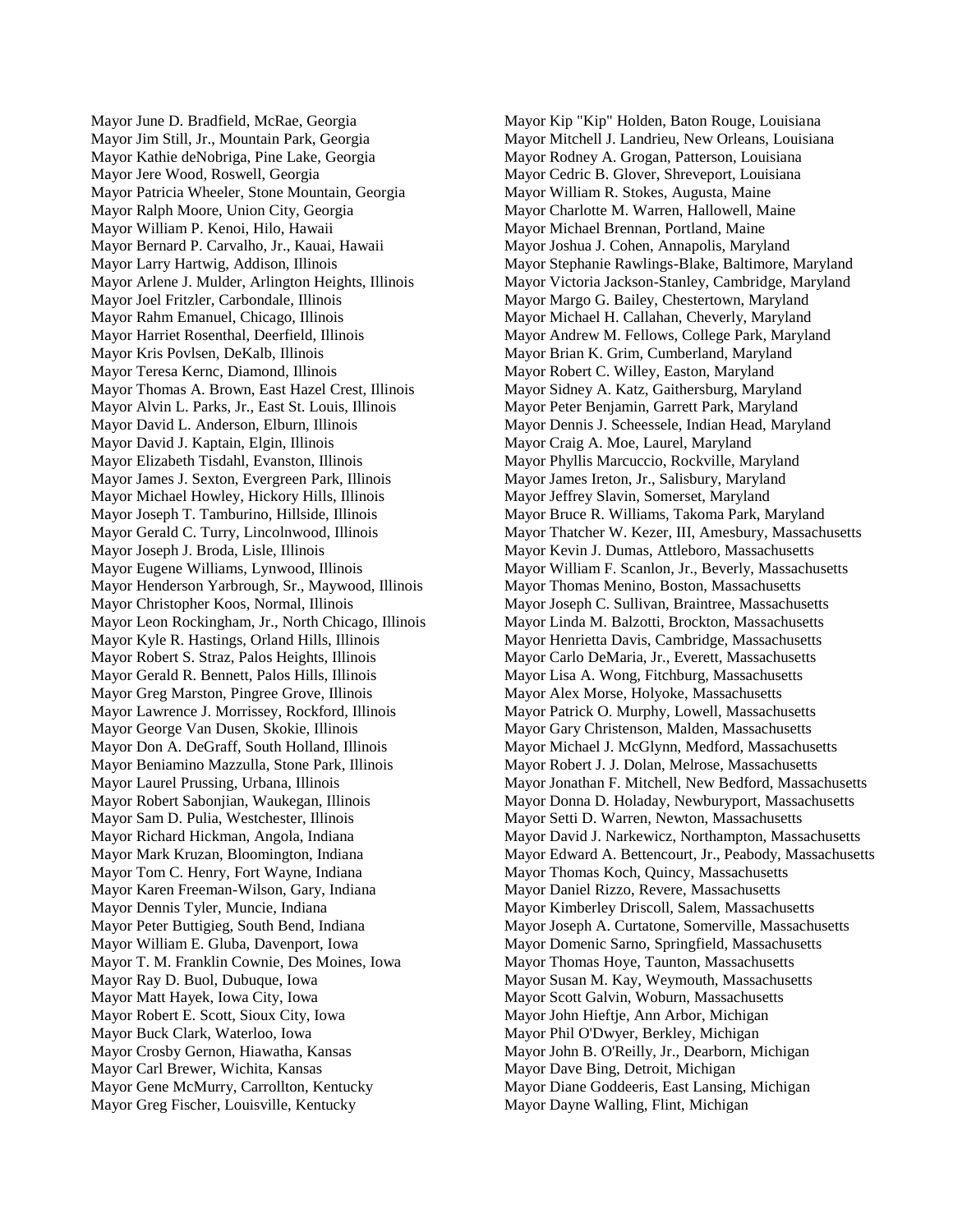Mayor George Heartwell, Grand Rapids, Michigan Mayor Karen Majewski, Hamtramck, Michigan Mayor Bobby J. Hopewell, Kalamazoo, Michigan Mayor Virg Bernero, Lansing, Michigan Mayor Brenda L. Lawrence, Southfield, Michigan Mayor Paul T. Schreiber, Ypsilanti, Michigan Mayor Don Ness, Duluth, Minnesota Mayor Peter Lindstrom, Falcon Heights, Minnesota Mayor R.T. Rybak, Minneapolis, Minnesota Mayor Chris Coleman, St. Paul, Minnesota Mayor Wardell Walton, Belzoni, Mississippi Mayor Johnny DuPree, Hattiesburg, Mississippi Mayor Harvey Johnson, Jackson, Mississippi Mayor McArthur Straughter, Yazoo City, Mississippi Mayor Linda Goldstein, Clayton, Missouri Mayor Sylvester "Sly" James, Kansas City, Missouri Mayor Randall L. Rhoads, Lee's Summit, Missouri Mayor Francis Slay, St. Louis, Missouri Mayor Shelley Welsch, University City, Missouri Mayor Jim Suttle, Omaha, Nebraska Mayor Donald A. Groesser, Ralston, Nebraska Mayor Dean Trefethen, Dover, New Hampshire Mayor Fred Tagliarini, Aberdeen, New Jersey Mayor Ed Johnson, Asbury Park, New Jersey Mayor Lorenzo T. Langford, Atlantic City, New Jersey Mayor Mark Smith, Bayonne, New Jersey Mayor Timothy J. Driscoll, Bergenfield, New Jersey Mayor Patrick H. McHale, Bogota, New Jersey Mayor Albert B. Kelly, Bridgeton, New Jersey Mayor Dana L. Redd, Camden, New Jersey Mayor Chuck Cahn, Cherry Hill, New Jersey Mayor Janice Kovach, Clinton, New Jersey Mayor Sophie Heymann, Closter, New Jersey Mayor M. James Maley, Jr., Collingswood, New Jersey Mayor Thomas Hannen, Jr., Cranford, New Jersey Mayor Joseph R. Smith, East Newark, New Jersey Mayor Robert L. Bowser, East Orange, New Jersey Mayor Antonia Ricigliano, Edison, New Jersey Mayor J. Christian Bollwage, Elizabeth, New Jersey Mayor Carlos Colina, Emerson, New Jersey Mayor Colleen Mahr, Fanwood, New Jersey Mayor Warren Cooper, Frenchtown, New Jersey Mayor Joseph Delaney, Garfield, New Jersey Mayor Gerald R. Drasheff, Guttenberg, New Jersey Mayor Maria DiGiovanni, Hackettstown, New Jersey Mayor Domenick Stampone, Haledon, New Jersey Mayor Raymond J. McDonough, Harrison, New Jersey Mayor Richard S. Goldberg, Hawthorne, New Jersey Mayor Gary Minkoff, Highland Park, New Jersey Mayor Dawn Zimmer, Hoboken, New Jersey Mayor Paul Anzano, Hopewell, New Jersey Mayor Wayne Smith, Irvington, New Jersey Mayor Jerramiah Healy, Jersey City, New Jersey Mayor Michael B. Ryan, Lake Como, New Jersey Mayor David M. DelVecchio, Lambertville, New Jersey Mayor Richard J. Gerbounka, Linden, New Jersey

Mayor Mauro D. Raguseo, Little Ferry, New Jersey Mayor Frank W. Minor, Logan Township, New Jersey Mayor Nicholas Russo, Longport, New Jersey Mayor Michael E. Beck, Lower Township, New Jersey Mayor William Laforet, Mahwah, New Jersey Mayor Michael Fressola, Manchester Township, New Jersey Mayor Victor DeLuca, Maplewood, New Jersey Mayor Frank M. North, Merchantville, New Jersey Mayor Patrick O'Hagan, Midland Park, New Jersey Mayor James A. Gallos, Milford, New Jersey Mayor Sandra Haimoff, Millburn, New Jersey Mayor Robert D. Jackson, Montclair, New Jersey Mayor Dennis Vaccaro, Moonachie, New Jersey Mayor Timothy Dougherty, Morristown, New Jersey Mayor J. Brooke Hern, New Providence, New Jersey Mayor Cory Booker, Newark, New Jersey Mayor Peter C. Massa, North Arlington, New Jersey Mayor Francis M. Womack, III, North Brunswick, New **Jersey** Mayor Randy George, North Haledon, New Jersey Mayor Owen Henry, Old Bridge, New Jersey Mayor James R. Barberio, Parsippany-Troy Hills, New Jersey Mayor Alex D. Blanco, Passaic, New Jersey Mayor Jeffrey Jones, Paterson, New Jersey Mayor Wilda Diaz, Perth Amboy, New Jersey Mayor Harry L. Wyant, Phillipsburg, New Jersey Mayor Sharon M. Robinson-Briggs, Plainfield, New Jersey Mayor Jesse L. Tweedle, Sr., Pleasantville, New Jersey Mayor Liz Lempert, Princeton, New Jersey Mayor Pasquale Menna, Red Bank, New Jersey Mayor Paul Aronsohn, Ridgewood, New Jersey Mayor Sandy Moscaritolo, River Edge, New Jersey Mayor Jamel C. Holley, Roselle, New Jersey Mayor Joe Accardi, Roselle Park, New Jersey Mayor Kevin Glover, Scotch Plains, New Jersey Mayor Michael J. Gonnelli, Secaucus, New Jersey Mayor Alex Torpey, South Orange, New Jersey Mayor Nicholas Poliseno, Spotswood, New Jersey Mayor Peter S. Rustin, Tenafly, New Jersey Mayor Clifton People, Jr., Union, New Jersey Mayor Brian P. Stack, Union City, New Jersey Mayor Robert Romano, Vineland, New Jersey Mayor Robert D. Parisi, West Orange, New Jersey Mayor Shing-Fu Hsueh, West Windsor, New Jersey Mayor John Birkner, Jr., Westwood, New Jersey Mayor Julia C. Andrews, Whitehouse Station, New Jersey Mayor John E. McCormac, Woodbridge, New Jersey Mayor Jeffrey R. Goldsmith, Woodcliff Lake, New Jersey Mayor Keith Kazmark, Woodland Park, New Jersey Mayor Joe Murrieta, Grants, New Mexico Mayor Kenneth D. Miyagishima, Las Cruces, New Mexico Mayor Ray Alborn, Ruidoso, New Mexico Mayor David Coss, Santa Fe, New Mexico Mayor Albert Campos, Jr., Santa Rosa, New Mexico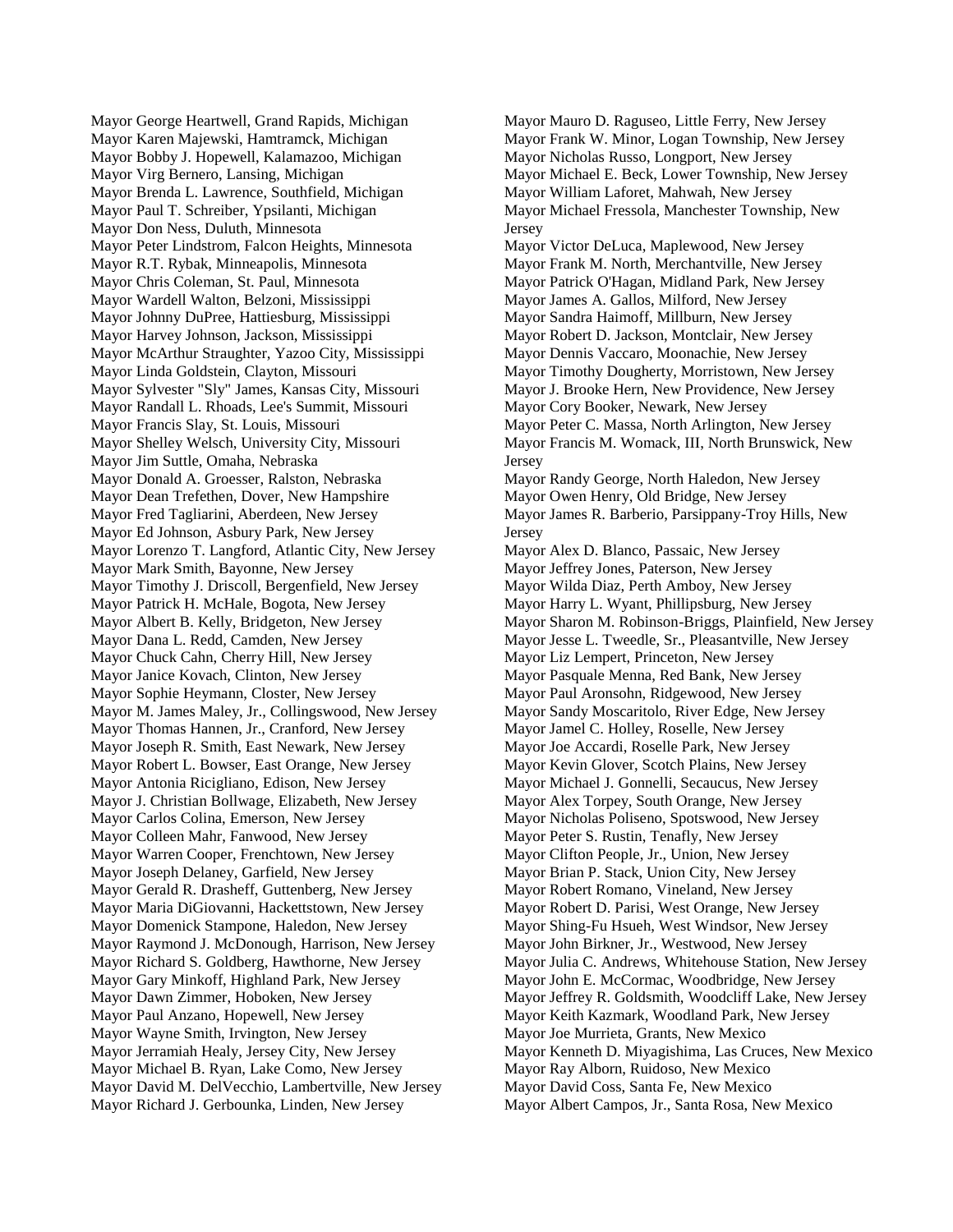Mayor Gloria J. Chavez, Tijeras, New Mexico Mayor Gerald Jennings, Albany, New York Mayor James Gaughan, Altamont, New York Mayor Ann Thane, Amsterdam, New York Mayor Peter R. Porcino, Ardsley, New York Mayor Andrea Smallwood, Athens, New York Mayor Randy Casale, Beacon, New York Mayor Matthew T. Ryan, Binghamton, New York Mayor James J. Schoenig, Brewster, New York Mayor Eugene Christopher, Broadalbin, New York Mayor Byron Brown, Buffalo, New York Mayor G. Wayne McIlroy, Carthage, New York Mayor Joseph Keegan, Castleton, New York Mayor Jerome Kobre, Chestnut Ridge, New York Mayor John A. Lane, Clinton, New York Mayor John McDonald, Cohoes, New York Mayor Jeff Katz, Cooperstown, New York Mayor Mark Evans, Coxsackie, New York Mayor Robert J. Foster, Deferiet, New York Mayor Sally E. Burns, Delanson, New York Mayor Steven P. Hoffman, Depew, New York Mayor Randy Sterling, Dryden, New York Mayor Allan A. Kasprzak, East Aurora, New York Mayor Paul Rickenbach, East Hampton, New York Mayor Mitchell Levinn, East Nassau, New York Mayor Henry Doerr, Elbridge, New York Mayor Jeffrey Kaplan, Ellenville, New York Mayor James Matthews, Ellisburg, New York Mayor Stephen G. Sommers, Fabius, New York Mayor Mark Olson, Fayetteville, New York Mayor James J. Miccio, Fishkill, New York Mayor Andrew Hardwick, Freeport, New York Mayor John Diamond, Glens Falls, New York Mayor Dayton J. King, Gloversville, New York Mayor Jean A. Celender, Great Neck Plaza, New York Mayor Ralph J. Kreitzman, Great Neck Village, New York Mayor Barbara Moore, Greenwood Lake, New York Mayor Martin Natoli, Hagaman, New York Mayor Emery Cummings, Jr., Hammondsport, New York Mayor Ronald Belmont, Harrison, New York Mayor Peter Swiderski, Hastings-on-Hudson, New York Mayor Michael Kohut, Haverstraw, New York Mayor Natale J. Tartamella, Head of the Harbor, New York Mayor Wayne J. Hall, Sr., Hempstead, New York Mayor Richard Beirman, Sr., Herrings, New York Mayor Bernard Jackson, Hillburn, New York Mayor Joseph M. Lee, Hilton, New York Mayor Shawn Hogan, Hornell, New York Mayor Brian C. Smith, Irvington, New York Mayor Svante L. Myrick, Ithaca, New York Mayor Samuel Teresi, Jamestown, New York Mayor Susan Lopatkin, Kensington, New York Mayor Shayne R. Gallo, Kingston, New York Mayor Robert Blais, Lake George, New York Mayor Ronald S. Cooper, Lake Success, New York Mayor Anne H. McAndrews, Larchmont, New York

Mayor Martin Oliner, Lawrence, New York Mayor Carl Luft, Lima, New York Mayor Norman L. Marsh, Little Valley, New York Mayor Corrine Kleisle, Lyons, New York Mayor Barbara Clark, Madison, New York Mayor Patricia McDonald, Malverne, New York Mayor Mark-Paul Serafin, Manlius Village, New York Mayor James F. Hidy, Massena, New York Mayor Dennis Leahy, Maybrook, New York Mayor Anthony Sylvester, Mechanicville, New York Mayor Terry Grimshaw, Mexico, New York Mayor Richard J. Donovan, Minoa, New York Mayor James C. Purcell, Monroe, New York Mayor Jeffrey Oppenheim, Montebello, New York Mayor Gordon Jenkins, Monticello, New York Mayor Ernest D. Davis, Mount Vernon, New York Mayor Noam Bramson, New Rochelle, New York Mayor Mike Bloomberg, New York, New York Mayor Peter M. Blandino, Newark, New York Mayor Judith L. Kennedy, Newburgh, New York Mayor Paul A. Dyster, Niagara Falls, New York Mayor Laura Nolan, North Haven, New York Mayor Marvin Natiss, North Hills, New York Mayor Joseph Maiurano, Norwich, New York Mayor Linda L. Witte, Olean, New York Mayor Richard P. Miller, Jr., Oneonta, New York Mayor William R. Hanauer, Ossining, New York Mayor Brian Wona, Otisville, New York Mayor Paul Pontieri, Patchogue, New York Mayor Mary Foster, Peekskill, New York Mayor Anthony Fratto, Phoenix, New York Mayor Christopher Sanders, Piermont, New York Mayor Donald M. Kasprzak, Plattsburgh, New York Mayor Peter Scherer, Pleasantville, New York Mayor Robert Weitzner, Port Washington, New York Mayor John Bruno, Ravena, New York Mayor Daniel J. Dwyer, Rensselaer, New York Mayor Kevin Neary, Richmondville, New York Mayor Thomas Richards, Rochester, New York Mayor John Durkin, Roslyn, New York Mayor Matthew Bloomfield, Russell Gardens, New York Mayor Grant Rohrmoser, Sandy Creek, New York Mayor Clyde Rabideau, Saranac Lake, New York Mayor Scott Johnson, Saratoga Springs, New York Mayor Gregge Harrian, Savona, New York Mayor Gary R. McCarthy, Schenectady, New York Mayor Paul F. Gee, Scottsville, New York Mayor Omer Cousineau, Sharon Springs, New York Mayor John Patterson, Sherman, New York Mayor Ken Wray, Sleepy Hollow, New York Mayor Leonard Szymanski, Sloan, New York Mayor Karen Strickland, South Dayton, New York Mayor Geoffrey N. Prime, South Floral Park, New York Mayor Patricia DuBow, South Nyack, New York Mayor Mark Epley, Southampton, New York Mayor Letty J. Rudes, Speculator, New York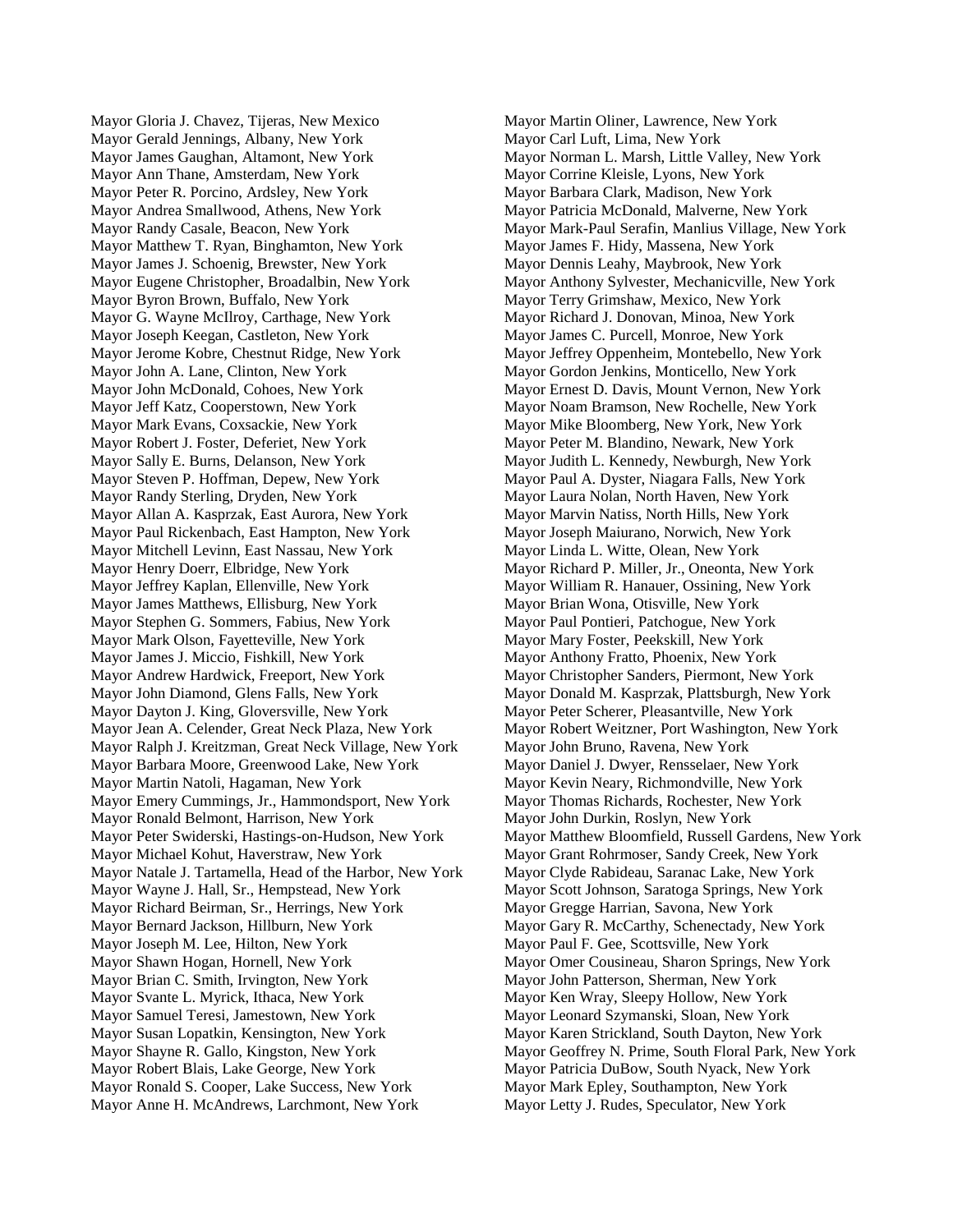Mayor Joyce Lobene, Spencerport, New York Mayor Noramie F. Jasmin, Spring Valley, New York Mayor Dagan LaCorte, Suffern, New York Mayor Edward Stewart, III, Sylvan Beach, New York Mayor Stephanie A. Miner, Syracuse, New York Mayor Drew Fixell, Tarrytown, New York Mayor Ronald Pilozzi, Tonawanda, New York Mayor Louis A. Rosamilia, Troy, New York Mayor A. Martin Petrovic, Trumansburg, New York Mayor Beth Greenwood, Tully, New York Mayor Michael Esmay, Upper Nyack, New York Mayor Theodore H. Young, Waterloo, New York Mayor Michael P. Manning, Watervliet, New York Mayor Brian D. McCoy, Wayland, New York Mayor David Goldsmith, Wesley Hills, New York Mayor Scott M. Burto, West Carthage, New York Mayor John Ramundo, Jr., West Haverstraw, New York Mayor David Carr, Westfield, New York Mayor Thomas M. Roach, White Plains, New York Mayor Mike Spano, Yonkers, New York Mayor Anthony C. Leone, Jr., Yorkville, New York Mayor Walter B. Goodenough, Carolina Shores, North Carolina Mayor Mark Chilton, Carrboro, North Carolina Mayor Mark Kleinschmidt, Chapel Hill, North Carolina Mayor Darryl D. Moss, Creedmoor, North Carolina Mayor Bill Bell, Durham, North Carolina Mayor Jackie Holcombe, Morrisville, North Carolina Mayor Jaqueline vdH Sergent, Oxford, North Carolina Mayor Nancy McFarlane, Raleigh, North Carolina Mayor Victor Varela, Ronda, North Carolina Mayor J. Allen Joines, Winston-Salem, North Carolina Mayor Dennis Walaker, Fargo, North Dakota Mayor Dan Pillow, Addyston, Ohio Mayor Donald Plusquellic, Akron, Ohio Mayor Bernard Baronowski, Andover, Ohio Mayor Ronald A. Bischof, Barnesville, Ohio Mayor Deborah L. Sutherland, Bay Village, Ohio Mayor Merle S. Gorden, Beachwood, Ohio Mayor Daniel S. Pocek, Bedford, Ohio Mayor Fletcher Berger, Bedford Heights, Ohio Mayor Cyril Kleem, Berea, Ohio Mayor John M. Licastro, Bratenahl, Ohio Mayor Samuel J. Alai, Broadview Heights, Ohio Mayor David Seagraves, Brookville, Ohio Mayor Lowell E. Anderson, Caldwell, Ohio Mayor William J. Healy, II, Canton, Ohio Mayor Tammy D. Drobina, Carroll, Ohio Mayor Diana Stockmaster, Centerburg, Ohio Mayor Mark Mallory, Cincinnati, Ohio Mayor Frank Jackson, Cleveland, Ohio Mayor Edward J. Kelley, Cleveland Heights, Ohio Mayor Danny Stacy, Cleves, Ohio Mayor Michael Coleman, Columbus, Ohio Mayor William Armentrout, Creston, Ohio Mayor Gary D. Leitzell, Dayton, Ohio

Mayor Gary L. Comer, De Graff, Ohio Mayor Terry L. Lindeman, Doylestown, Ohio Mayor Gary Norton, East Cleveland, Ohio Mayor Ted Andrzejewski, East Lake, Ohio Mayor James P. Swoger, East Liverpool, Ohio Mayor Patricia Burnside, Englewood, Ohio Mayor Bill Cervenick, Euclid, Ohio Mayor Thomas H. Nagel, Fairborn, Ohio Mayor Charles H. Johnson, Forest Park, Ohio Mayor Gary Middlemus, Frazeysburg, Ohio Mayor Kirk Emmert, Gambier, Ohio Mayor Dave Nelson, Geneva-on-the-Lake, Ohio Mayor Mark Williams, Genoa, Ohio Mayor Alan Zaffiro, Golf Manor, Ohio Mayor Ray E. DeGraw, Grandview Heights, Ohio Mayor Gary Lee Young, Greenville, Ohio Mayor Lance Westcamp, Groveport, Ohio Mayor Richard L. Verga, Harveysburg, Ohio Mayor Clifford Mason, Hebron, Ohio Mayor Lou Bertrand, Hiram, Ohio Mayor Susan J. Pelkowski, Holloway, Ohio Mayor William A. Currin, Hudson, Ohio Mayor Rich Blankenship, Ironton, Ohio Mayor Jerry Fiala, Kent, Ohio Mayor Deborah L. Neale, Lakeline, Ohio Mayor David J. Berger, Lima, Ohio Mayor Jo Ann Toczek, Linndale, Ohio Mayor Patricia A. Fallot, Louisville, Ohio Mayor Joseph M. Cicero, Jr., Lyndhurst, Ohio Mayor Donald Kuchta, Macedonia, Ohio Mayor Steve Adams, Malvern, Ohio Mayor Jeffrey A. Lansky, Maple Heights, Ohio Mayor Joe A. Matthews, Marietta, Ohio Mayor Bruce G. Rinker, Mayfield Village, Ohio Mayor Robert Schwab, McComb, Ohio Mayor Glenn W. Holmes, McDonald, Ohio Mayor Richard Cain, Mineral City, Ohio Mayor James B. Waller, Minerva, Ohio Mayor Susan C. Renda, Moreland Hills, Ohio Mayor Mike Porter, Mount Gilead, Ohio Mayor Charles Neff, Mount Sterling, Ohio Mayor Jeffrey C. Wherley, Nellie, Ohio Mayor James A. Friel, Newcomerstown, Ohio Mayor Daniel R. Brooks, North College Hill, Ohio Mayor Terrance J. McConnell, North Kingsville, Ohio Mayor Ed Klco, North Perry, Ohio Mayor Kathy Mulcahy, Orange Village, Ohio Mayor Richard M. Bain, Pepper Pike, Ohio Mayor Billy R. Spencer, Piketon, Ohio Mayor Timothy Redden, Plymouth, Ohio Mayor Timothy Sicafuse, Poland, Ohio Mayor David A. Malone, Portsmouth, Ohio Mayor Daniel J. Ursu, Richmond Heights, Ohio Mayor William Nibert, Richwood, Ohio Mayor William R. Flaute, Riverside, Ohio Mayor Earl M. Leiken, Shaker Heights, Ohio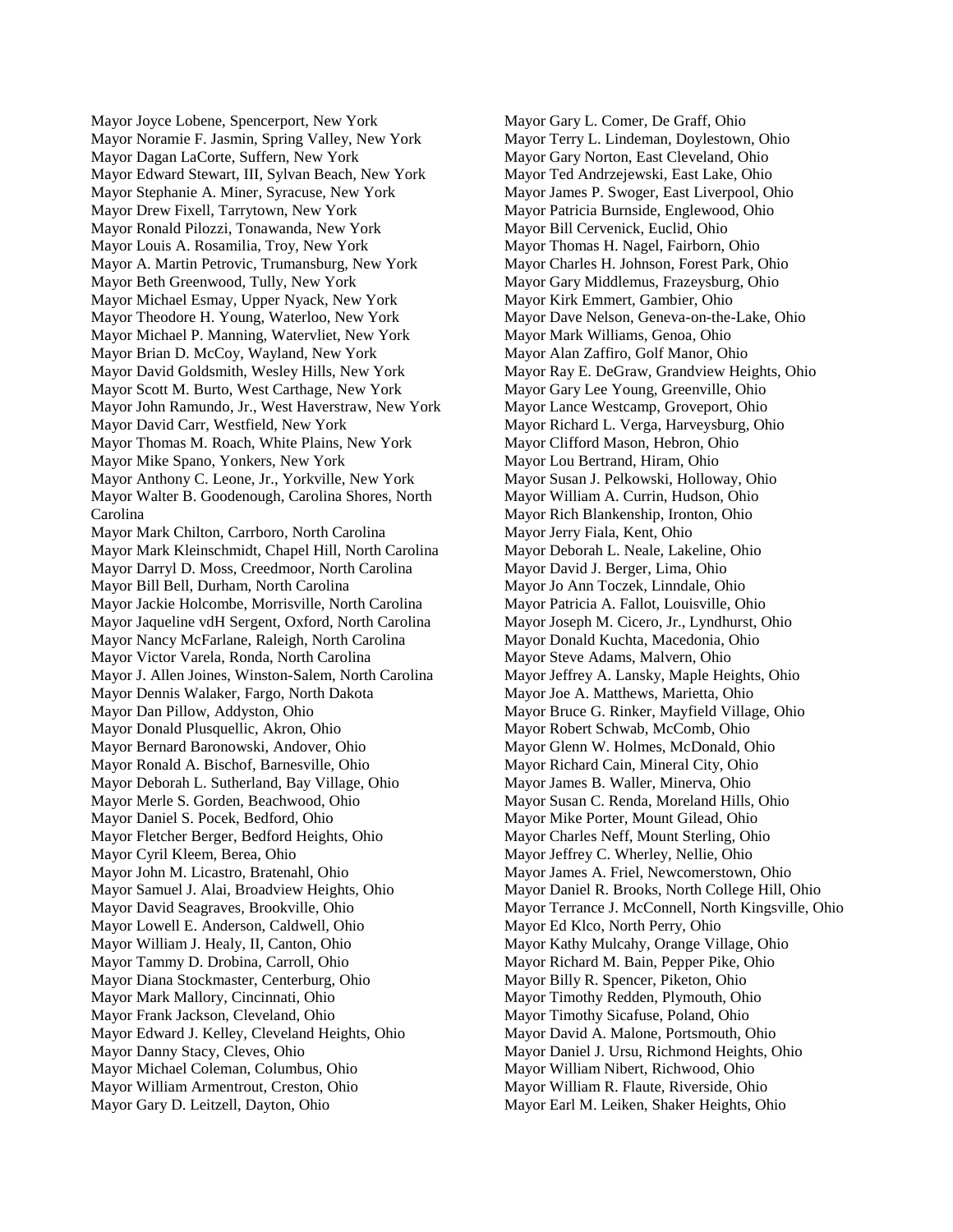Mayor Patrick C. Monahan, Shawnee Hills, Ohio Mayor John Smith, Silverton, Ohio Mayor Georgine Welo, South Euclid, Ohio Mayor Matthew Brett, South Russell, Ohio Mayor Warren R. Copeland, Springfield, Ohio Mayor William C. Burkhardt, St. Bernard, Ohio Mayor Domenick Mucci, Jr., Steubenville, Ohio Mayor Clayton Weller, Sugarcreek, Ohio Mayor Michael P. Bell, Toledo, Ohio Mayor Mary Myers, Verona, Ohio Mayor Daniel V. Wilczynski, Walbridge, Ohio Mayor Doug Franklin, Warren, Ohio Mayor Allen Patchin, West Farmington, Ohio Mayor Ann Schreiner, West Millgrove, Ohio Mayor Kim Maggard, Whitehall, Ohio Mayor William A. Margalis, Wickliffe, Ohio Mayor Richard J. Bonde, Willowick, Ohio Mayor Susan Upton Farley, Woodlawn, Ohio Mayor Charles Sammarone, Youngstown, Ohio Mayor Jeff Tilton, Zanesville, Ohio Mayor Kitty Piercy, Eugene, Oregon Mayor Charlie Hales, Portland, Oregon Mayor James Hopely, Aldan, Pennsylvania Mayor Ed Pawlowski, Allentown, Pennsylvania Mayor Charles T. Wahl, Ambler, Pennsylvania Mayor Gretchen Dosch, Applewold, Pennsylvania Mayor Bernard Killian, Aspinwall, Pennsylvania Mayor Doris E. Howell, Avondale, Pennsylvania Mayor Alexander Bennett, Jr., Baldwin, Pennsylvania Mayor Phillip Ferrizzi, Bally, Pennsylvania Mayor John Arthur Brown, Bangor, Pennsylvania Mayor Donald L. Wunderler, Bath, Pennsylvania Mayor Cloyd W. Wagner, Beavertown, Pennsylvania Mayor Stanley Goldman, Bellefonte, Pennsylvania Mayor Robin J. Gochenauer, Bendersville, Pennsylvania Mayor Gail Stoudt, Bernville, Pennsylvania Mayor John B. Callahan, Bethlehem, Pennsylvania Mayor Everett W. Saxton, Bolivar, Pennsylvania Mayor Vincent H. Liebel, Boswell, Pennsylvania Mayor Marianne Deery, Boyertown, Pennsylvania Mayor Kenneth Lockhart, Brentwood, Pennsylvania Mayor Verncel L. Creveling, Briar Creek, Pennsylvania Mayor David Wonderling, Brookville, Pennsylvania Mayor Lester J. Ward, Brownsville, Pennsylvania Mayor Anna Marie Quader, Burgettstown, Pennsylvania Mayor Loyce Harpster, Burnham, Pennsylvania Mayor Margaret Stock, Butler, Pennsylvania Mayor David H. Rhome, Canonsburg, Pennsylvania Mayor Justin M. Taylor, Carbondale, Pennsylvania Mayor Donald Baumgarten, Castle Shannon, Pennsylvania Mayor Barbara A. Schlegel, Catasauqua, Pennsylvania Mayor James S. Perry, Chalfant, Pennsylvania Mayor Marilyn J. Becker, Chalfont, Pennsylvania Mayor Peter Lagiovane, Chambersburg, Pennsylvania Mayor Ronald W. Lockwood, Cherry Valley, Pennsylvania Mayor John A. Linder, Chester, Pennsylvania

Mayor Paul H. McKenna, Churchill, Pennsylvania Mayor Richard L. Lattanzi, Clairton, Pennsylvania Mayor Andrea J. Estadt, Clarion, Pennsylvania Mayor Harry Kelly, Clarks Summit, Pennsylvania Mayor James P. Schell, Clearfield, Pennsylvania Mayor John Hartman, Cleona, Pennsylvania Mayor Frank C. Kelly, Collingdale, Pennsylvania Mayor Daniel Rutland, Colwyn, Pennsylvania Mayor Allen Gyorko, Confluence, Pennsylvania Mayor Joseph Carrelli, Conyngham, Pennsylvania Mayor Anthony G. Celeste, Coraopolis, Pennsylvania Mayor Mark J. Thomas, Cornwall, Pennsylvania Mayor Gail E. Knauf, Cressona, Pennsylvania Mayor Timothy J. Carroll, Dallas, Pennsylvania Mayor Helen R. Thomas, Darby, Pennsylvania Mayor John Lignelli, Donora, Pennsylvania Mayor Thomas R. Lloyd, Dormont, Pennsylvania Mayor Richard A. Pope, Dover, Pennsylvania Mayor Josh Maxwell, Downingtown, Pennsylvania Mayor Libby White, Doylestown, Pennsylvania Mayor Philip Krivacek, Duquesne, Pennsylvania Mayor Betty M. Hays, Eagles Mere, Pennsylvania Mayor Louis J. Payne, East Pittsburgh, Pennsylvania Mayor Mark A. Pacilla, East Washington, Pennsylvania Mayor Salvatore J. Panto, Jr., Easton, Pennsylvania Mayor J. Edward Cook, Edgewood, Pennsylvania Mayor Wayne T. Murphy, Edgeworth, Pennsylvania Mayor Ray Plummer, Ehrenfeld, Pennsylvania Mayor Joseph J. Cisco, Ellport, Pennsylvania Mayor Anthony J. Court, Ellwood City, Pennsylvania Mayor Winfield Iobst, Emmaus, Pennsylvania Mayor Dorothy H. Quinn, Emsworth, Pennsylvania Mayor Joseph Sinnott, Erie, Pennsylvania Mayor Gary Foster, Evans City, Pennsylvania Mayor D. Gary Evans, Factoryville, Pennsylvania Mayor Charles Moore, Falls Creek, Pennsylvania Mayor Olive McKeithan, Farrell, Pennsylvania Mayor Gary McBrien, Felton, Pennsylvania Mayor Robert P. Frey, Folcroft, Pennsylvania Mayor Jose Rosado, Fountain Hill, Pennsylvania Mayor Kim Phillips, Frackville, Pennsylvania Mayor Fred C. Moyer, Jr., Freeburg, Pennsylvania Mayor Gerald C. Yob, Freemansburg, Pennsylvania Mayor James E. Swartz, Jr., Freeport, Pennsylvania Mayor Edward F. Burns, Girardville, Pennsylvania Mayor Arnie Bowser, Greensboro, Pennsylvania Mayor Roy Del Rosario, Hamburg, Pennsylvania Mayor Linda Thompson, Harrisburg, Pennsylvania Mayor Norm Hawkes, Hatboro, Pennsylvania Mayor Ronald Cyphert, Hawthorn, Pennsylvania Mayor John Hoerner, Highspire, Pennsylvania Mayor Joseph R. Dodson, Hollidaysburg, Pennsylvania Mayor Betty Esper, Homestead, Pennsylvania Mayor Tim McGuire, Homewood Borough, Pennsylvania Mayor Dee Dee Brown, Huntingdon Borough, Pennsylvania Mayor John J. Zanoff, Hyde Park, Pennsylvania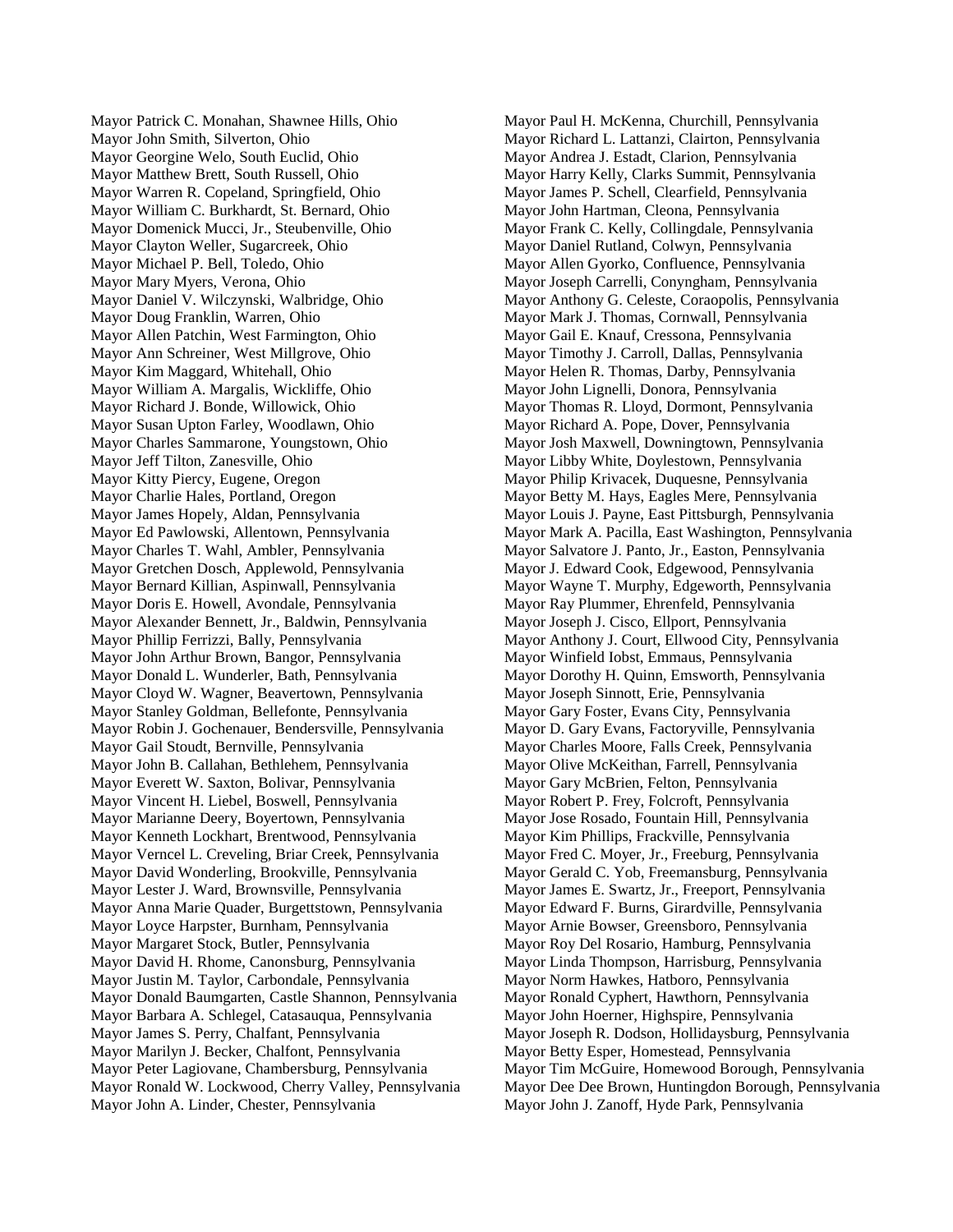Mayor George E. Hood, Indiana, Pennsylvania Mayor Nicholas Yanosich, Industry, Pennsylvania Mayor Gerald C. Croushore, Ingram, Pennsylvania Mayor James C. Sanders, Jefferson, Pennsylvania Mayor Ed Foley, Jenkintown, Pennsylvania Mayor Donald Bosh, Knoxville, Pennsylvania Mayor Sandra Green, Kutztown, Pennsylvania Mayor Dorothy Shea Yazurlo, Laflin, Pennsylvania Mayor Joseph Legnasky, Lake City, Pennsylvania Mayor Rick Gray, Lancaster, Pennsylvania Mayor Christopher Blaydon, Langhorne, Pennsylvania Mayor Jayne C. Young, Lansdowne, Pennsylvania Mayor Fred Feltenberger, Laureldale, Pennsylvania Mayor Peter Poninsky, Leetsdale, Pennsylvania Mayor Donald L. Rehrig, Lehighton, Pennsylvania Mayor Deborah A. Bargo, Lewistown, Pennsylvania Mayor Nick Vay, Lincoln, Pennsylvania Mayor John L. Mark, Liverpool, Pennsylvania Mayor William D. Hart, Lykens, Pennsylvania Mayor Randy Schlegel, Lyons, Pennsylvania Mayor Thomas A. Bell, Mahaffey, Pennsylvania Mayor Gerard J. McGlone, Jr., Malvern, Pennsylvania Mayor Eric B. Phillips, Manheim, Pennsylvania Mayor David Sturgess, Manor, Pennsylvania Mayor Alexander J. Chelik, Mayfield, Pennsylvania Mayor Terry S. Bennett, McDonald, Pennsylvania Mayor Weslee A. Clapper-Krepps, McKean, Pennsylvania Mayor John Christopher Soff, Meadville, Pennsylvania Mayor Bob McMahon, Media, Pennsylvania Mayor Ethel I. Kellerman, Milesburg, Pennsylvania Mayor Thomas S. Kramer, Millbourne, Pennsylvania Mayor Richard Trostle, Mohnton, Pennsylvania Mayor John P. Antoline, Monaca, Pennsylvania Mayor Mary Jo Smith, Monessen, Pennsylvania Mayor John Dorin, Montoursville, Pennsylvania Mayor Maureen A. Piselli, Morton, Pennsylvania Mayor Timothy M. Allison, Mount Union, Pennsylvania Mayor Raymond Bodnar, Munhall, Pennsylvania Mayor Stephen Szymusiak, Nanty-Glo, Pennsylvania Mayor Joseph Taylor, New Milford, Pennsylvania Mayor Frances Tkach, New Philadelphia, Pennsylvania Mayor Nicholas W. DeSantis, New Stanton, Pennsylvania Mayor Mary M. Hetrick, Newport, Pennsylvania Mayor Lee I. Hall, North Charleroi, Pennsylvania Mayor Thomas Reenock, Northhampton, Pennsylvania Mayor George F. McCloskey, Norwood, Pennsylvania Mayor Michele Petrini Avvisato, Old Forge, Pennsylvania Mayor Austin Scandiber, Orwigsburg, Pennsylvania Mayor Lewis Paul Cowher, Osceola Mills, Pennsylvania Mayor Geoffrey L. Henry, Oxford, Pennsylvania Mayor Fred Carpenter, Palmyra, Pennsylvania Mayor William McCall, Parker, Pennsylvania Mayor Ardele R. Gordon, Parkside, Pennsylvania Mayor Robert Winkler, Penndel, Pennsylvania Mayor Michael Nutter, Philadelphia, Pennsylvania

Mayor Kimberly D. Brown-Zerbe, Pine Grove, Pennsylvania Mayor Luke Ravenstahl, Pittsburgh, Pennsylvania Mayor Bonnie Heath, Pottstown, Pennsylvania Mayor John D.W. Reiley, Pottsville, Pennsylvania Mayor Vaughn D. Spencer, Reading, Pennsylvania Mayor Dr. Guillermo Udarbe, Ridgway, Pennsylvania Mayor Desiree D. DeNicola, Roseto, Pennsylvania Mayor Edwin W. Rosenberry, Saxton, Pennsylvania Mayor Thomas C. Hufnagle, Sellersville, Pennsylvania Mayor Anthony Hajjar, Seward, Pennsylvania Mayor Joseph A. McGranaghan, Shamokin Dam, Pennsylvania Mayor Robert O'Neill, Sharon Hill, Pennsylvania Mayor Richard Panza, Sharpsburg, Pennsylvania Mayor Bruce Hockersmith, Shippensburg, Pennsylvania Mayor Boyd E. Paul, Snow Shoe, Pennsylvania Mayor William Meyer, Somerset, Pennsylvania Mayor John Reynolds, Souderton, Pennsylvania Mayor James C. Kennedy, South Coatesville, Pennsylvania Mayor Clyde R. Wadsworth, South Fork, Pennsylvania Mayor Elizabeth A. Goreham, State College, Pennsylvania Mayor Thomas F. Acri, Steelton, Pennsylvania Mayor Sherman Metzgar, Stockertown, Pennsylvania Mayor William A. Boyd, Stoystown, Pennsylvania Mayor Harold Randy Davis, Strattenville, Pennsylvania Mayor Charles Baughman, Stroudsburg, Pennsylvania Mayor William A. Davis, Sugar Notch, Pennsylvania Mayor Paul R. McArdle, Summit Hill, Pennsylvania Mayor David L. Persing, Sunbury, Pennsylvania Mayor Richard H. Lowe, Swarthmore, Pennsylvania Mayor Luke Duignam, Tatamy, Pennsylvania Mayor Jay R. Stover, Telford, Pennsylvania Mayor Charles Harper, Three Springs, Pennsylvania Mayor Kenneth Danser, Timblin, Pennsylvania Mayor Francis B. Zalewski, Trainer, Pennsylvania Mayor William Allar, Tremont, Pennsylvania Mayor J. David Cutchineal, Tullytown, Pennsylvania Mayor LeAnn Hritz, Tunnelhill, Pennsylvania Mayor Adam R. Forgie, Turtle Creek, Pennsylvania Mayor Thomas Micozzie, Upper Darby, Pennsylvania Mayor Jeffrey Steffler, Wampum, Pennsylvania Mayor Esther Cotner, Washingtonville, Pennsylvania Mayor Richard A. Starliper, Waynesboro, Pennsylvania Mayor Carolyn T. Comitta, West Chester, Pennsylvania Mayor Gerald W. Gross, West Easton, Pennsylvania Mayor Ralph Harrington, West Elizabeth, Pennsylvania Mayor Frank Schmidt, West Hazleton, Pennsylvania Mayor John W. Dindak, West Homestead, Pennsylvania Mayor Mary E. Popovich, West Newton, Pennsylvania Mayor John Henry, West View, Pennsylvania Mayor Dick Vargeson, Westfield, Pennsylvania Mayor James F. Nowalk, Whitehall Borough, Pennsylvania Mayor Edward D. Hozza, Jr., Whitehall Township, Pennsylvania Mayor Thomas M. Leighton, Wilkes-Barre, Pennsylvania